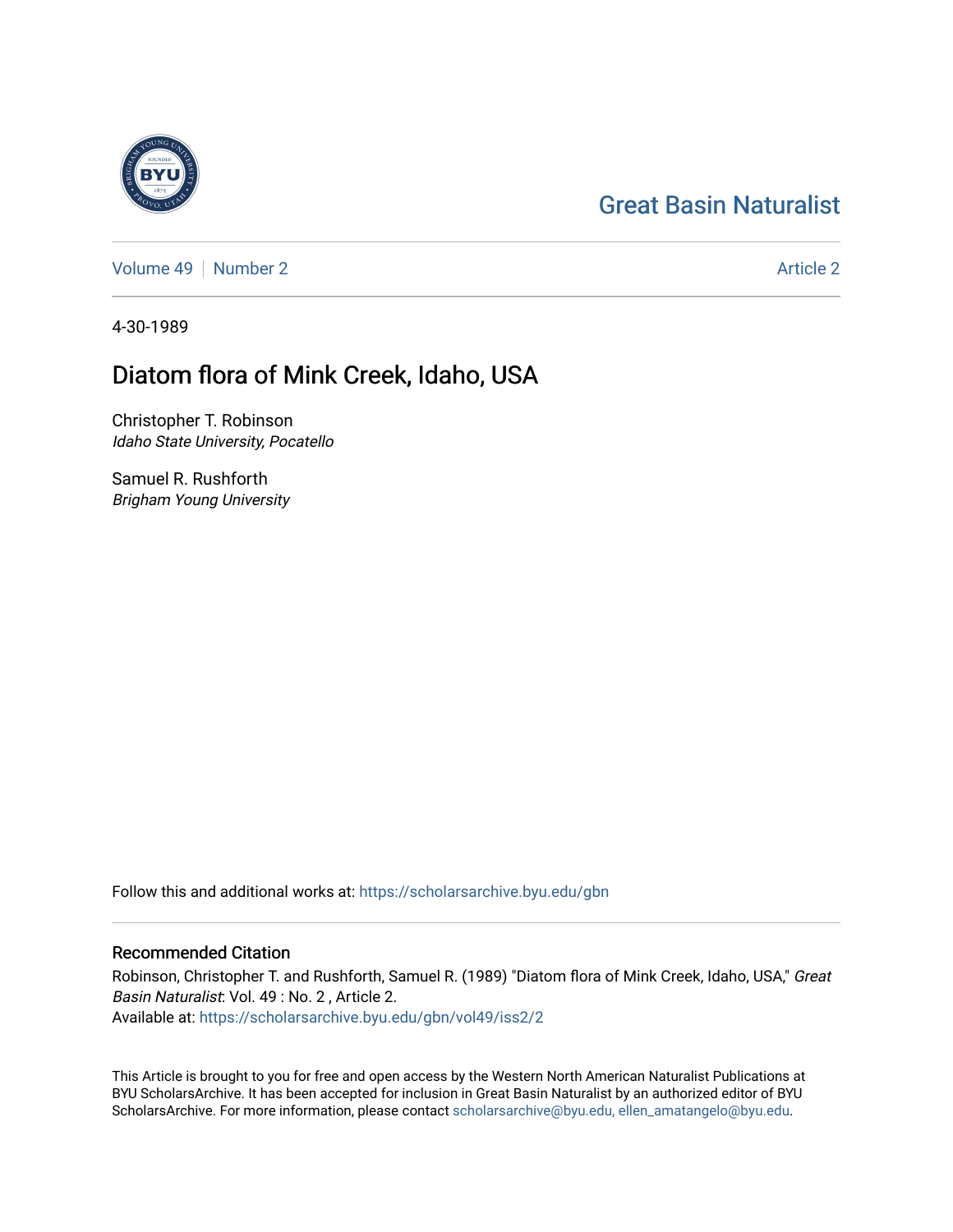### DIATOM FLORA OF MINK CREEK, IDAHO, USA

Christopher T. Robinson<sup>1</sup> and Samuel R. Rushforth<sup>2</sup>

Abstract. —Diatoms were collected from an open-canopy and closed-canopy site on Mink Creek, Bannock County, Idaho, a third-order Rocky Mountain stream. Ninety diatom taxa were identified. Achnanthes minutissima Kuetz. and Navicula lanceolata (Ag.) Kuetz. dominated the open-canopy site, whereas Cocconeis placentula var. euglypta (Ehr.) CI. comprised greater than 40% of the diatom assemblage at the closed-canopy site. Seven of the 10 most important diatoms were present at both sites. A high degree of similarity was evident between natural and artificial substrates at both sites. Although most taxa were present at both sites, it is apparent from this study that differences in the abundance of taxa occur according to variations in light.

The purpose of this paper is threefold: (1) to provide a description of the diatom assemblage present in an open- and a closed-canopy section of a third-order Rocky Mountain stream, (2) to compare our findings with those of other studies on lotic diatom communities from mountain streams in Idaho, and (3) to compare the colonizing diatom assemblage on natural substrates with that on clay brick artificial substrates.

#### **METHODS**

#### Study Area Description

Mink Creek is a third-order stream located in the Caribou National Forest, Bannock County, Idaho, USA (112°23' W longitude, 42°48' N latitude). Diatom samples were col lected from the East Fork and the main stem. The East Fork site had a closed canopy with solar radiation reaching the stream bed ranging from 80 to 260 uE m $^{-2}$  s $^{-1}$ . The main stem  $\hskip100pt\hskip10pt\hskip10pt$ site had an open canopy with solar radiation reaching the stream bed ranging from 310 to  $1880 \, \mathrm{uE} \, \mathrm{m}^{-2} \, \mathrm{s}^{-1}$ . Solar radiation was measured with <sup>a</sup> Lambda light meter (Model LI-185). Stream temperatures at both sites ranged from 8 to 20 C. Water chemistry was analyzed in the field using <sup>a</sup> HACH kit. At the time of sampling,  $pH = 8.9$ , hardness = 220 mg  $\rm l^{-1}$  (CaCO<sub>3</sub>), ortho-phosphate = 1.0–1.7  $\rm C$ mg  $l^{-1}$  (PO<sub>4</sub>), nitrate = 13–17 mg  $l^{-1}$ , and tio turbidity = 10 FTUs. Additional descriptions of the sites are given bv Robinson and Rushforth (1987).

#### Experimental Methods

Twenty-five half-bricks  $(4 \times 10 \times 15 \text{ cm})$ were placed in the stream at each site on <sup>1</sup> July 1983. On <sup>14</sup> November 1983 periphyton was collected in the field by scrubbing a  $3.5\text{-cm}^2$ area from the top of the half-bricks and natural substrates using a technique derived from Stockner and Armstrong (1971). A 35-ml sy ringe tube was reduced to 5 cm in length by removing the "needle" end, and a neoprene gasket (made from 0.5-cm wet suit material) was glued to the flared "plunger" end. During sampling, the apparatus was pressed onto the substrate surface with the neoprene gasket, thus creating a seal. Periphyton was then scrubbed into a slurry with a coarse brush. This slurry was pipetted into a storage vial, placed on ice, and returned to the laboratory. Two samples were collected from each substrate, one being analyzed for chlorophyll a and one for diatoms.

Chlorophyll a samples were vacuum fil tered (103 kPa) through 2.4-cm Whatman GF/ C filters (pore size 0.45 um) and immediately frozen at  $-20$  C for analysis later. Chlorophyll a was extracted by grinding the previously frozen filter in 3 ml reagent-grade acetone (100%). The extractant was transferred to a centrifuge tube, filled to 10 ml with acetone, and then refrigerated at <sup>4</sup> C for 24 hours. Chlorophyll a and pheaopigment concentrations were determined using a Turner model 111 fluorometer by multiplying the fluores cence reading for each sample by a calibration factor derived with a Beckman Instruments

<sup>&#</sup>x27;Department of Biological Sciences, Idaho State University. Pocatello. Idaho 83209.

 $^{2}$ Department of Botany and Range Science, Brigham Young University, Provo, Utah 84602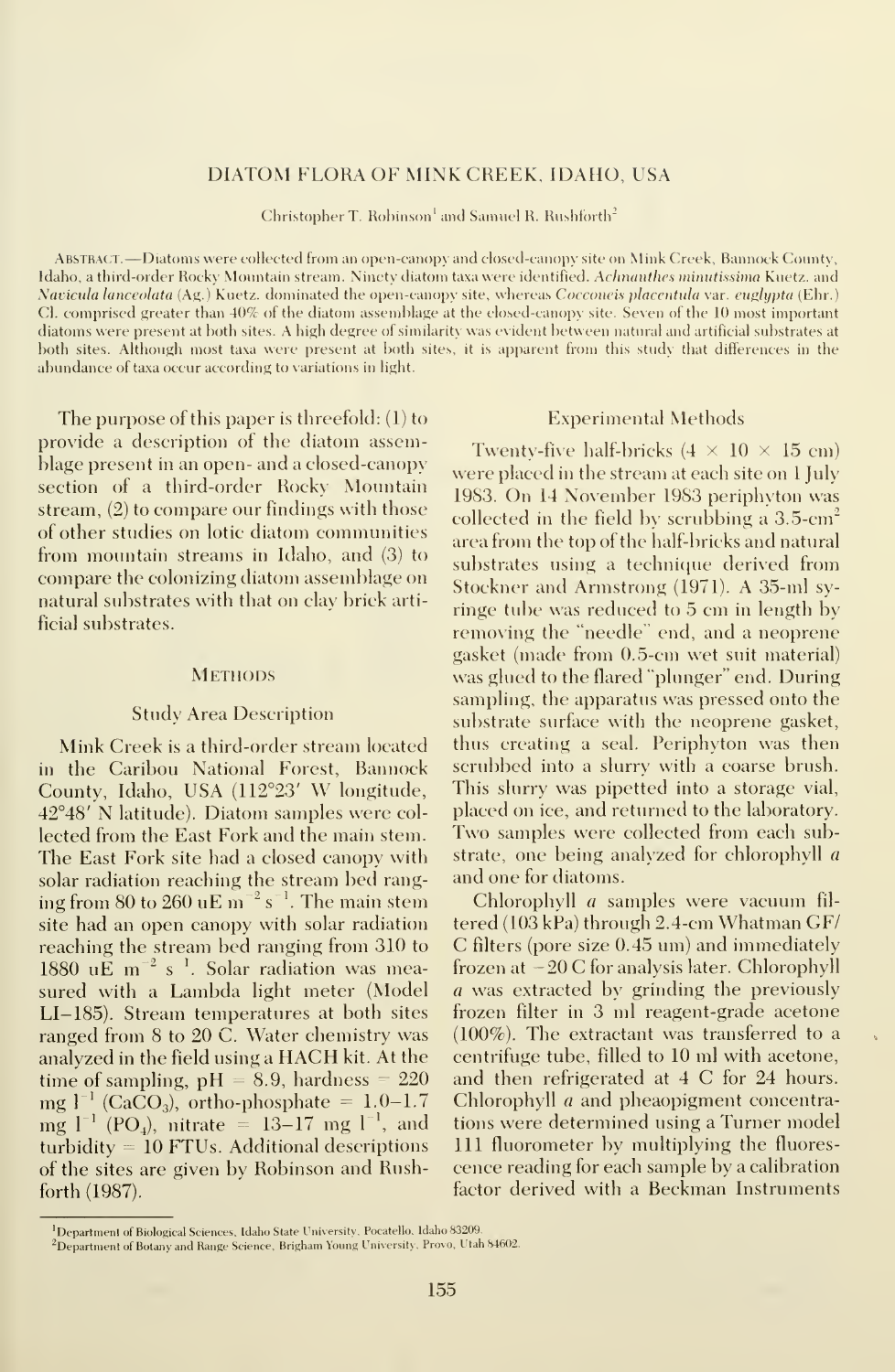| Species<br>rating       | East<br>bricks<br>$-25$<br>N | Main<br>bricks<br>$-23$<br>N | All<br><b>bricks</b><br>48<br>N | East<br>natural<br>N<br>- 5 | Main<br>natural<br>N<br>$-2$ | All<br>combined<br>$N = 55$ |  |
|-------------------------|------------------------------|------------------------------|---------------------------------|-----------------------------|------------------------------|-----------------------------|--|
|                         | <b>COPE</b>                  | <b>NALA</b>                  | <b>COPE</b>                     | <b>COPE</b>                 | <b>ACMI</b>                  | <b>COPE</b>                 |  |
| $\sqrt{2}$              | <b>NALA</b>                  | <b>NIDI</b>                  | <b>NALA</b>                     | <b>ACMI</b>                 | <b>NALA</b>                  | <b>ACMI</b>                 |  |
| 3                       | <b>ACMI</b>                  | <b>COPE</b>                  | <b>ACMI</b>                     | <b>NALA</b>                 | <b>COPE</b>                  | <b>NALA</b>                 |  |
| $\overline{a}$          | <b>ACLA</b>                  | <b>ACMI</b>                  | <b>NIDI</b>                     | <b>NIPA</b>                 | <b>NACV</b>                  | <b>NACV</b>                 |  |
| $\overline{5}$          | <b>AMPE</b>                  | <b>AMPE</b>                  | <b>AMPE</b>                     | <b>GOOL</b>                 | <b>NIDI</b>                  | <b>NIDI</b>                 |  |
| 6                       | <b>NIDI</b>                  | <b>NACV</b>                  | <b>ACLA</b>                     | <b>NIDI</b>                 | <b>NART</b>                  | <b>NIPA</b>                 |  |
| $\overline{7}$          | <b>NACV</b>                  | <b>NATR</b>                  | <b>NACV</b>                     | <b>NACV</b>                 | <b>NATR</b>                  | <b>GOOL</b>                 |  |
| 8                       | <b>NASA</b>                  | <b>NASA</b>                  | <b>NASA</b>                     | <b>NASA</b>                 | <b>AMPE</b>                  | <b>NASA</b>                 |  |
| 9                       | GOOL                         | <b>ACLA</b>                  | <b>NIPA</b>                     | <b>ACLA</b>                 | <b>NASA</b>                  | <b>AMPE</b>                 |  |
| 10                      | <b>NIPA</b>                  | SUOV                         | <b>GOOL</b>                     | <b>AMPE</b>                 | <b>GOOL</b>                  | <b>ACLA</b>                 |  |
| Importance values       |                              |                              |                                 |                             |                              |                             |  |
| <b>Top species</b>      | 48.4                         | 23.2                         | 35.1                            | 42.3                        | 26.9                         | 32.9                        |  |
| Top 5 species           | 82.9                         | 84.9                         | 81.3                            | 76.6                        | 77.2                         | 75.8                        |  |
| Top 10 species          | 92.8                         | 91.7                         | 91.3                            | 92.2                        | 90.2                         | 89.7                        |  |
| Others                  | 3.3                          | 5.4                          | 4.9                             | 2.8                         | 7.1                          | 3.2                         |  |
| <b>Species richness</b> | 55                           | 79                           | 90                              | 34                          | 40                           | 49                          |  |
| Simpson's diversity     | .29                          | .17                          | .20                             | .24                         | .18                          | .19                         |  |

Table 1. Ten most important diatom taxa, species importance values (FDI), species richness values, and Simpson's diversity values categorized by site and substrate type. N = number of samples. \*\*Species notation descriptions.

\*\*ACLA – Achnanthes lanceolata (Brev.) Grun. in Cl. & Grun., ACMI – A-minutissima Kuetz., AMPE – Amphora perpusilla (Grun.) Grun., COPE<br>Cocconeis placentula var. englypta (Ehr.) Cl., GOOL – Gomphonema olivaceum (Lyngb.) Ku tripunctata (D. F. Muell ) Bory, NIDI Nitzschia dissipata (Kuetz.) Grun., NIPA N paleacea Grun., SUOV Surirella ovalis Breb.

model-DB spectrophotometer (American Public Health Association 1980).

Diatom samples were boiled in concentrated nitric acid, rinsed, and strewn mounts prepared using Naphrax mountant following methods described by St. Clair and Rushforth (1976). The samples were examined under 1,000X oil immersion using a Zeis RA microscope with Nomarski and bright field optics. Each species was photographed for identification. Counts of 300-400 diatom frustules were made from each slide to determine percent relative density, species richness, and Simpson's diversity index (Simpson 1949). The most important diatom taxa present in the study were determined using a species importance index (FDI). This was calculated by multiplying percent presence (frequency) by average percent relative density in all samples (Warner and Harper 1972, Ross and Rushforth 1980, Robinson and Rushforth 1987). Species present on the bricks were added to those from the natural substrates to provide a complete taxonomic listing of the diatoms of Mink Creek.

#### **RESULTS AND DISCUSSION**

Chlorophyll  $a$  values ranged from 30 to  $113$  g/m<sup> $\degree$ </sup>. The lower chlorophyll values were found at the East Fork site and can be attributed to low light intensity (Towns 1981). Chlorophyll *a* values were found to be highly correlated ( $r = .85$ ) to ash-free dry weights of individual samples. This suggests that chlorophyll values were indicative of algal standing erops in study sections, and that algal material collected was composed primarily of living cells.

The chlorophyll *a* values found in this study were consistent with values found for the Middle Fork of the Salmon River of Idaho (Cushing et al. 1983). Overall, fewer taxa were found in Mink Creek (third order) than in the Middle Fork of the Salmon River (seventh order). In addition, Cushing and Rushforth (1984) found A. minutissima Kuetz. and C. placentula var. euglypta (Ehr.) Cl. to be prevalent in the Middle Fork of the Salmon River. Both of these taxa were predominant in Mink Creek. This predominance of small, adnate growth forms found in Mink Creek can be attributed to grazing by invertebrates (Sumner and McIntire 1982, Gregory 1983, Peterson 1987, Hill and Knight 1988) or frequent physical disturbance (Luttenton and Rada 1986, Robinson and Rushforth 1987).

A total of 90 diatom taxa were identified from Mink Creek. Species richness varied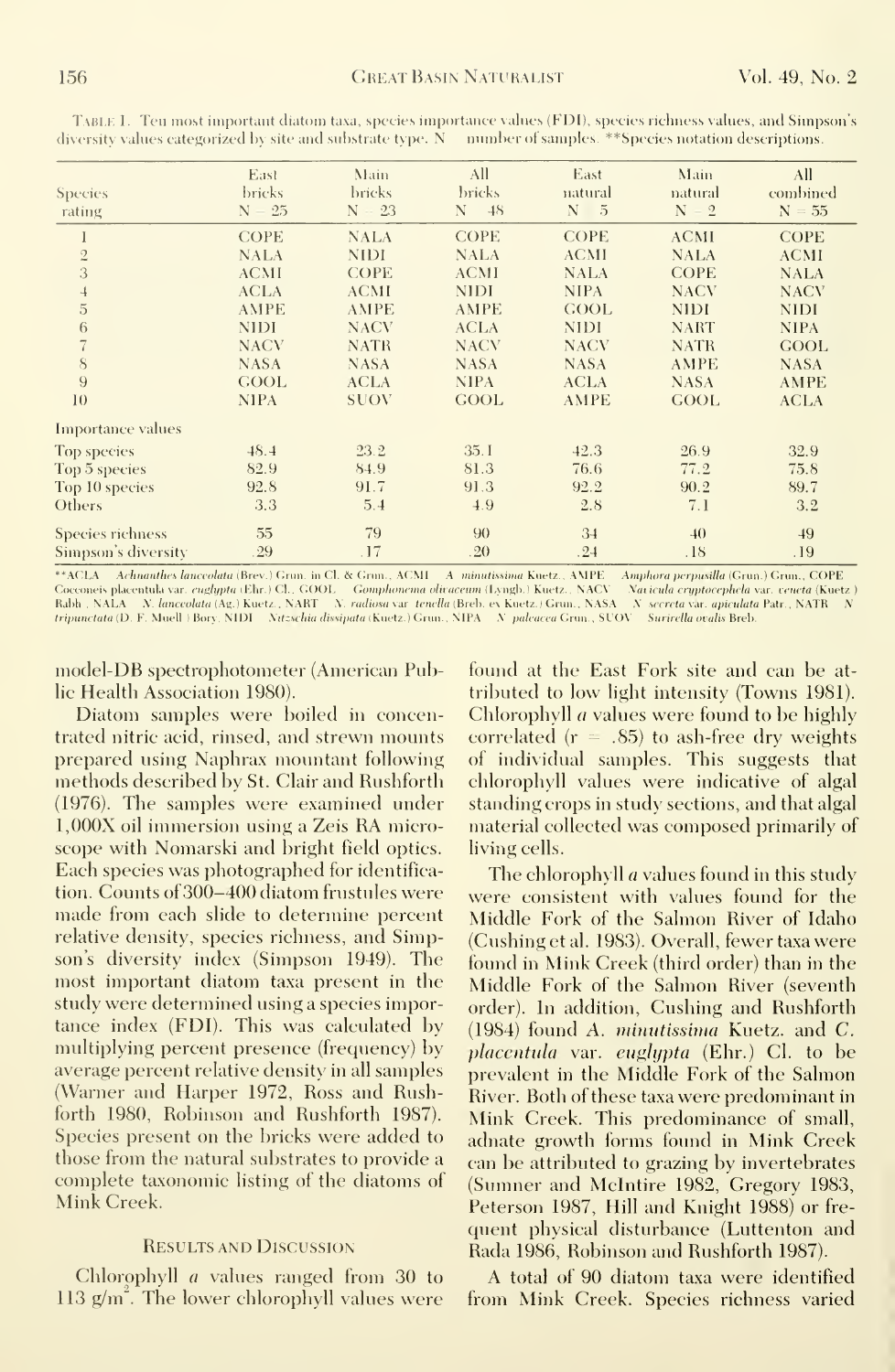

Fig. 1. Relative abundances of <sup>7</sup> diatom taxa from the 10 most important taxa common to each site and substrate type.  $ACMI = Achnanthes minutissima Kuetz., AMPE = Amphora perpusilla (Grun.) Grun., COPE = Cocconeis$ placentula var. euglypta (Ehr.) CI., NACV = Navicula cryptocephela var. veneta (Kuetz.) Rabh., NALA = Navicula lanceolata (Ag.) Kuetz., NASA = Navicula secreta var. apiculata Patr., NIDI = Nitzschia dissipata (Kuetz.) Grun.

widely between sites, ranging from 55 taxa at the East Fork to 79 taxa at the main stem (Table 1). Fewer species were found on natural substrates than on the clay half-bricks. The greater number of taxa found on the bricks may simply be an artifact of a difference in sample size (Table 1). The top 10 taxa predominated the system, and 7 of the 10 most important taxa (by FDI) were found in all samples, with the remaining taxa being low in abundance. A complete taxonomic list can be found in Robinson and Rushforth (1987).

Differences also exist within the diatom community between sites. Cocconeis placentula var. euglypta (Ehr.) CI. comprised over 40% of the community in the East Fork, whereas Navicula lanceolata (Ag.) Kuetz. and

Achnanthes minutissima Kuetz. dominated the main stem, with combined relative abundances of greater than 53% (Fig. 1). Simpson's index (an index of dominance) was greater in the East Fork than in the main stem (Table 1), further emphasizing the predominance of C. placentula var. euglypta (Ehr.) Cl. at the East Fork site. Of interest is the evidence of a high degree of similarity among samples within a site, and the relatively low similarity between sites. Considering all samples, the East Fork had an average of 70. 1% within-group similarity. The within-group similarity of the main stem equaled 68.2%, whereas between-group similarity equaled only 35%.

Numerous studies have demonstrated good comparability of manufactured substrates with